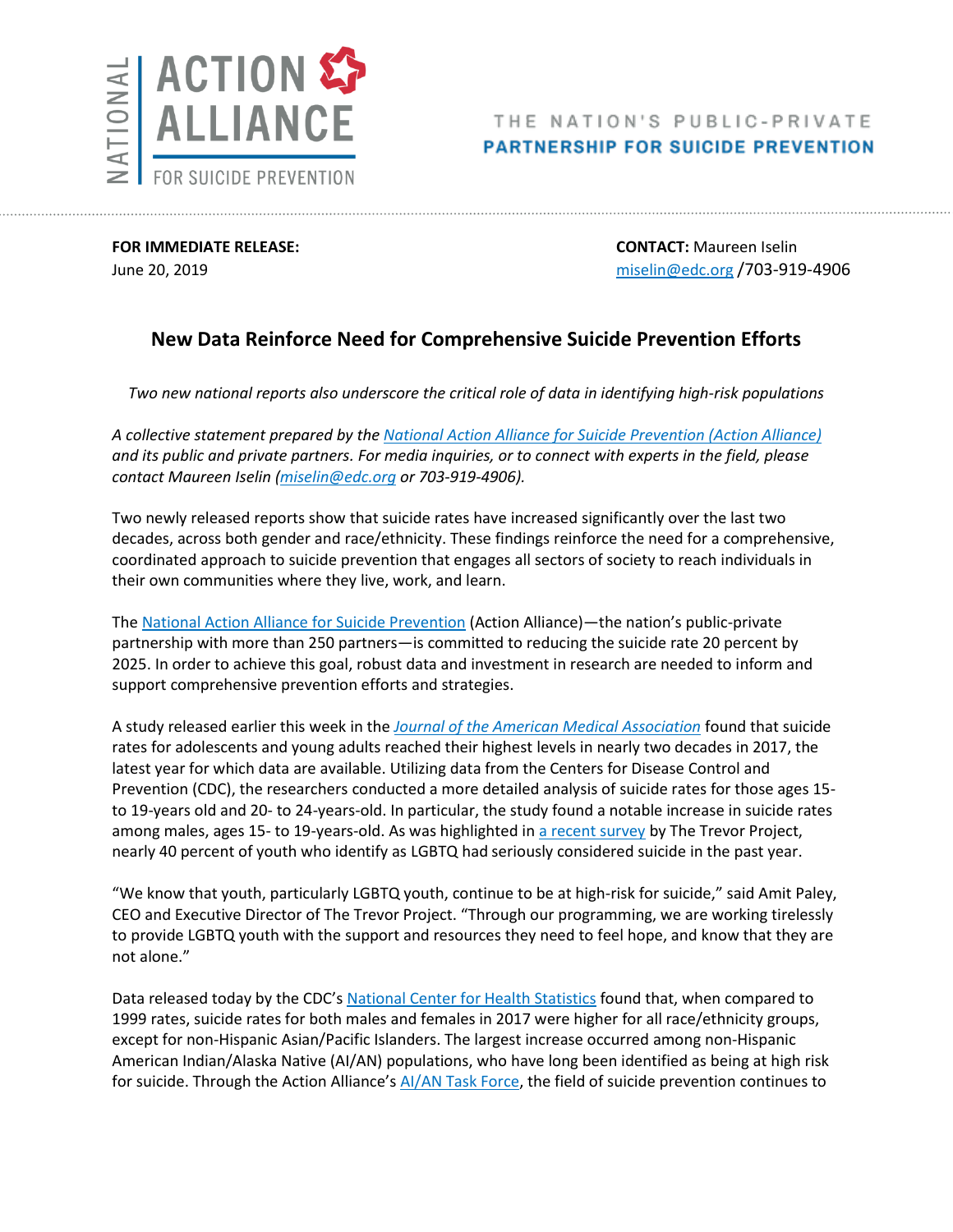work in partnership with AI/AN populations to provide messages of hope and recovery, as well as [tools](https://theactionalliance.org/communities/american-indian-alaska-native/hope-life-day)  [and resources](https://theactionalliance.org/communities/american-indian-alaska-native/hope-life-day) to these communities.

"We know that connectedness and feelings of belonging are important protective factors for anyone," said Kimberly Fowler, PhD, Director of Technical Assistance and Research, National Council of Urban Indian Health, and Action Alliance AI/AN Task Force Member. "However, we've found that for the AI/AN population, feeling a connection to one's culture and community are critical to preventing suicide. We must work together with communities to promote cultural resiliency and community transformation."

In an effort to advance the *[National Strategy for Suicide Prevention](https://theactionalliance.org/our-strategy/national-strategy-suicide-prevention) (National Strategy)*, the Action Alliance and its partners are working together to reach all individuals through a number of communitybased efforts. For example, through its [Faith Communities Task Force](https://theactionalliance.org/task-force/faith-communities) and *[Faith.Hope.Life.](https://theactionalliance.org/faith-hope-life)* campaign, the Action Alliance is taking steps to engage all faith communities, regardless of denomination, in suicide prevention efforts.

"Oftentimes individuals turn to their faith communities, and particularly their faith leaders, when they are experiencing a crisis," said Brandon Johnson, Public Health Advisor, Center for Mental Health Services, Substance Abuse and Mental Health Services Administration and Action Alliance Faith Communities Task Force Public Sector Co-Lead. "We are working to engage with every faith community in the U.S. around suicide prevention and the role they can play in providing support and comfort to those who may be struggling."

The new data also underscore the need for investments in research and access to high quality data. The *[National Strategy for Suicide Prevention Implementation Assessment](https://store.samhsa.gov/product/National-Strategy-for-Suicide-Prevention-Implementation-Assessment-Report/SMA17-5051)* report, released in 2018, highlights that, while there has never been more suicide prevention activity in our nation, there is still no one state implementing a robust, comprehensive suicide prevention response to one of the nation's leading causes of death. We must do more to ensure states and communities are involved in suicide prevention, and that efforts are scaled up throughout the country.

"These reports further underscore the critical role data and research play in helping to both identify and reach those populations who are at highest risk of suicide but also underscores the need to significantly scale up suicide prevention efforts nationwide; because if we are to be successful in reducing suicide in our nation, it is going to take all sectors and all communities working together to address this issue," said Colleen Carr, director of the Action Alliance. "The Action Alliance and its partners are committed to ensuring there is adequate investment in research to identify who may be at increased risk for suicide in order to develop and implement comprehensive suicide prevention approaches throughout the country that reach those populations."

Suicide is a national problem that needs a national response. The reports highlighted above further reinforce the need for innovative, comprehensive community-based approaches to reach everyone in the places where they live, work, and learn in order to save lives.

# # #

## **FOR NEWS MEDIA PARTNERS:**

Research shows that the media may influence suicide rates by the way they report on and depict suicide. Evidence suggests that when the media tell stories of people effectively coping with thoughts of